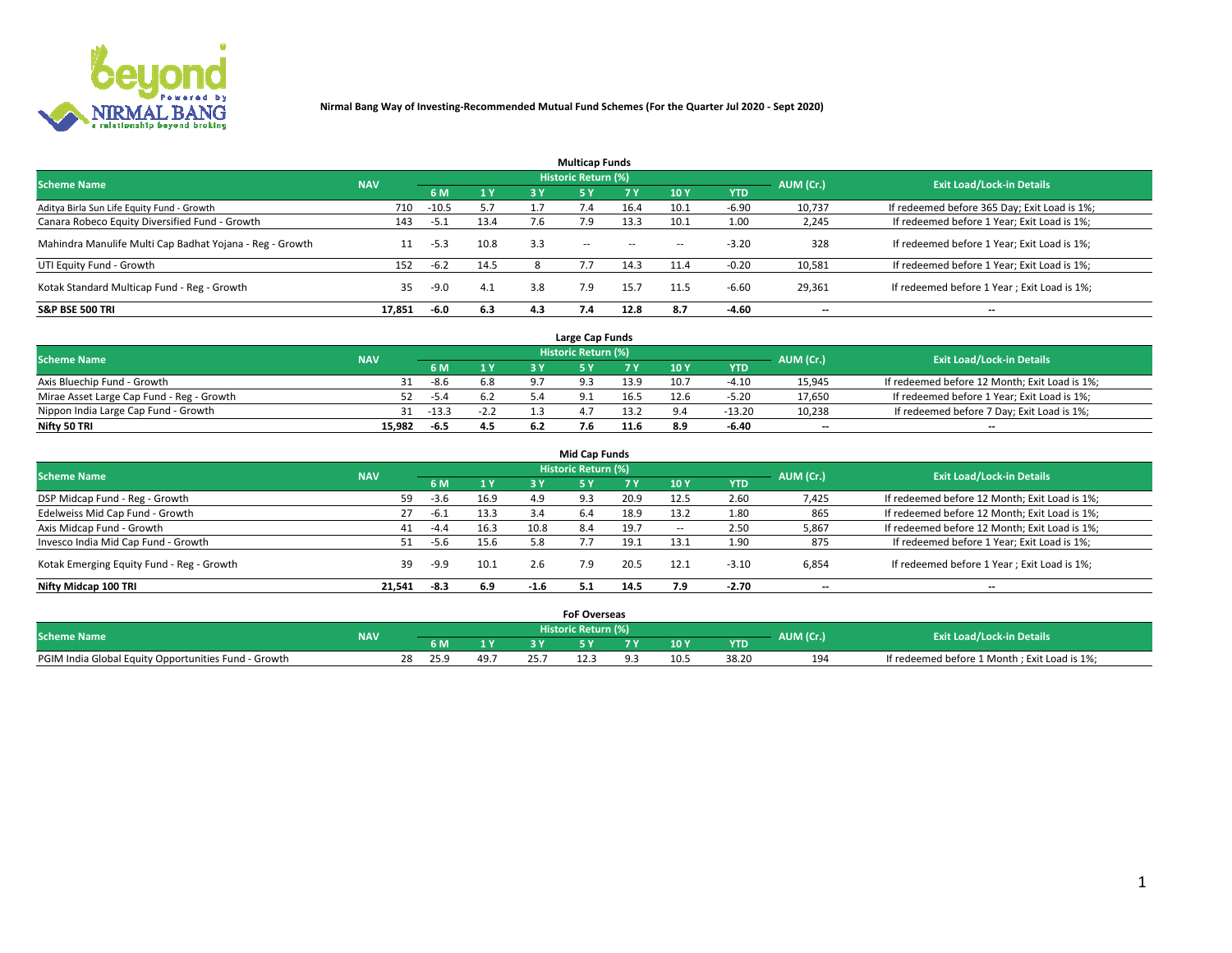

| Large & Midcap                                   |            |         |      |              |                            |      |      |         |                          |                                              |  |  |  |
|--------------------------------------------------|------------|---------|------|--------------|----------------------------|------|------|---------|--------------------------|----------------------------------------------|--|--|--|
| <b>Scheme Name</b>                               | <b>NAV</b> |         |      |              | <b>Historic Return (%)</b> |      |      |         | AUM (Cr.)                | <b>Exit Load/Lock-in Details</b>             |  |  |  |
|                                                  |            | 6 M     | 1Y   | 3 Y          |                            | 7 V  | 10Y  | YTD     |                          |                                              |  |  |  |
| Mirae Asset Emerging Bluechip Fund - Growth      |            | $-2.9$  | 13.2 |              | 12.9                       | 24.6 | 18.3 | $-0.50$ | 10,596                   | If redeemed before 1 Year; Exit Load is 1%;  |  |  |  |
| Canara Robeco Emerging Equities - Growth         | 98         | $-6.4$  | 14.3 |              | $\Omega$                   | 23.1 | 15.4 | 0.80    | 5,543                    | If redeemed before 1 Year; Exit Load is 1%;  |  |  |  |
| Principal Emerging Bluechip Fund - Growth        | 107        | $-7.0$  | 13   | $\mathbf{z}$ | 8.4                        | 19.9 | 12.6 | $-1.40$ | 2,015                    | If redeemed before 365 Day; Exit Load is 1%; |  |  |  |
| Invesco India Growth Opportunities Fund - Growth | 34         | $-9.3$  | 5.1  |              |                            |      | 10.5 | -6.30   | 2,703                    | If redeemed before 1 Year; Exit Load is 1%;  |  |  |  |
| Sundaram Large and Mid Cap Fund - Reg - Growth   | 33         | $-12.3$ | 3.5  | 4.4          |                            | 14.8 |      | $-9.30$ | 1,196                    | If redeemed before 365 Day; Exit Load is 1%; |  |  |  |
| NIFTY Large Midcap 250 TRI                       | 7.186      | $-6.3$  |      | 3.9          |                            | 15   |      | $-3.10$ | $\overline{\phantom{a}}$ | $- -$                                        |  |  |  |

|                                                     |            |         |      |     | <b>Focused Funds</b>       |      |        |            |                          |                                               |
|-----------------------------------------------------|------------|---------|------|-----|----------------------------|------|--------|------------|--------------------------|-----------------------------------------------|
| <b>Scheme Name</b>                                  | <b>NAV</b> |         |      |     | <b>Historic Return (%)</b> |      |        |            | AUM (Cr.)                | <b>Exit Load/Lock-in Details</b>              |
|                                                     |            | 6 M     | 1 Y  |     |                            | 7 Y  | '10 Y  | <b>YTD</b> |                          |                                               |
| Axis Focused 25 Fund - Growth                       | 29         | $-10.9$ | 6.6  |     | 9.8                        | 14.7 | $\sim$ | $-5.5C$    | 11,043                   | If redeemed before 12 Month; Exit Load is 1%; |
| ICICI Prudential Focused Equity Fund - Ret - Growth |            | 5.8     | 10.3 | 4.2 |                            | 11.8 |        | 6.30       | 755                      | If redeemed before 1 Year; Exit Load is 1%;   |
| SBI Focused Equity Fund - Growth                    | 146        | $-10.1$ | 8.6  | 8.3 |                            | 16.5 |        | $-4.90$    | 9,506                    | If redeemed before 1 Year; Exit Load is 1%;   |
| <b>S&amp;P BSE 500 TRI</b>                          | 17.851     | -6.0    | 6.3  | 4.3 |                            | 12.8 |        | $-4.60$    | $\overline{\phantom{a}}$ | $\overline{\phantom{a}}$                      |

| <b>Small Cap Funds</b>       |            |         |        |                     |     |      |                 |            |           |                                             |  |  |
|------------------------------|------------|---------|--------|---------------------|-----|------|-----------------|------------|-----------|---------------------------------------------|--|--|
| <b>Scheme Name</b>           | <b>NAV</b> |         |        | Historic Return (%) |     |      |                 |            | AUM (Cr.) | <b>Exit Load/Lock-in Details</b>            |  |  |
|                              |            | 6 M     | 1 Y    |                     |     |      | 10 <sub>Y</sub> | <b>YTD</b> |           |                                             |  |  |
| HDFC Small Cap Fund - Growth | 36         | -8.6    | $-4.1$ | $-0.3$              | b.4 |      |                 | -5.80      | 7,851     | If redeemed before 1 Year; Exit Load is 1%; |  |  |
| SBI Small Cap Fund - Growth  | 56.        | -3.0    |        |                     |     | 24.6 |                 | 4.20       | 4.270     | If redeemed before 1 Year; Exit Load is 1%; |  |  |
| Nifty Smallcap 100 TRI       | 6.716      | $-11.5$ | 1.5    | -8.7                | 0.6 | 11.6 |                 | $-6.30$    | $- -$     | $- -$                                       |  |  |

| ELSS Schemes (Tax Saving u/s 80-C)           |            |        |      |                            |           |        |                          |            |                          |                                  |  |  |  |
|----------------------------------------------|------------|--------|------|----------------------------|-----------|--------|--------------------------|------------|--------------------------|----------------------------------|--|--|--|
| <b>Scheme Name</b>                           | <b>NAV</b> |        |      | <b>Historic Return (%)</b> |           |        |                          |            | AUM (Cr.)                | <b>Exit Load/Lock-in Details</b> |  |  |  |
|                                              |            | - 6 M  | 1Y   | 3 Y                        | <b>5Y</b> | 7 Y    | 10 Y                     | <b>YTD</b> |                          |                                  |  |  |  |
| Aditya Birla Sun Life Tax Relief 96 - Growth |            | $-7.2$ | 8.8  | 4.1                        |           | 16.1   | 10.3                     | $-2.80$    | 10,383                   | Nil                              |  |  |  |
| Axis Long Term Equity Fund - Growth          | 46         | -11.6  | 5.4  |                            |           | 17.8   | 14.5                     | $-6.10$    | 21,051                   | Nil                              |  |  |  |
| Canara Robeco Equity Tax Saver Fund - Growth | 70         | $-4.6$ | 14.3 | 8.4                        | 8.4       | 14.1   | 10.4                     | 2.50       | 1,089                    | Nil                              |  |  |  |
| Invesco India Tax Plan - Growth              | 52         | $-7.4$ | 8.5  |                            |           |        | 11.5                     | $-2.70$    | 1,075                    | Nil                              |  |  |  |
| Mirae Asset Tax Saver Fund - Reg - Growth    | 19         | $-3.4$ | 10.5 |                            | $- -$     | $\sim$ | $\overline{\phantom{a}}$ | $-2.40$    | 3,858                    | Nil                              |  |  |  |
| S&P BSE 200 TRI                              | 5,781      | -5.9   | 6.2  | 5.2                        |           | 12.8   |                          | -4.90      | $\overline{\phantom{a}}$ | $- -$                            |  |  |  |

# 2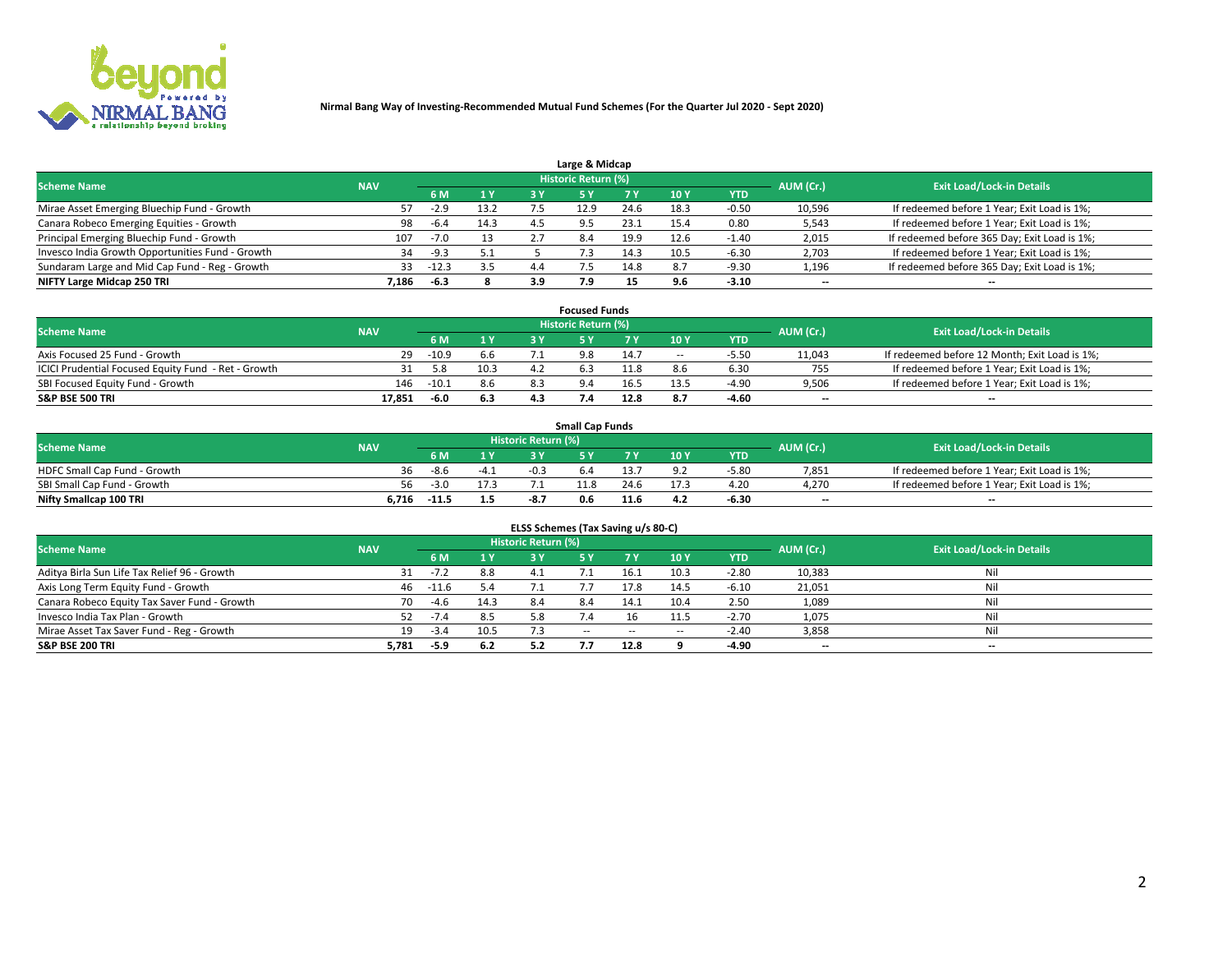

| <b>Solution Oriented</b>                               |            |            |      |                            |     |      |                          |            |                          |                                                                     |  |  |  |  |
|--------------------------------------------------------|------------|------------|------|----------------------------|-----|------|--------------------------|------------|--------------------------|---------------------------------------------------------------------|--|--|--|--|
| <b>Scheme Name</b>                                     | <b>NAV</b> |            |      | <b>Historic Return (%)</b> |     |      |                          |            | AUM (Cr.)                | <b>Exit Load/Lock-in Details</b>                                    |  |  |  |  |
|                                                        |            | <b>6 M</b> | 1 Y  | 3 Y                        |     |      | 10Y                      | <b>YTD</b> |                          |                                                                     |  |  |  |  |
|                                                        |            |            |      |                            |     |      |                          |            |                          | If redeemed before 1 Year; Exit Load is 3%; If redeemed bet. 1 Year |  |  |  |  |
| <b>HDFC Childrens Gift Fund</b>                        | 125        | $-2.0$     | 7.7  |                            |     | 14.1 | 12.4                     | 0.10       | 3.211                    | to 2 Year; Exit Load is 2%; If redeemed bet. 2 Year to 3 Year; Exit |  |  |  |  |
|                                                        |            |            |      |                            |     |      |                          |            |                          | Load is 1%;                                                         |  |  |  |  |
| Tata Retirement Savings Fund - Moderate Plan - Reg     | 32         | $-2.8$     | 11.3 | 5.1                        | 8.7 | 15.7 | --                       | -0.30      | 1,140                    | If redeemed before 61 Month; Exit Load is 1%;                       |  |  |  |  |
| Tata Retirement Savings Fund - Progressive Plan - Reg  | 30         | $-5.0$     | 10.4 | 5.2                        | 9.5 | 15.4 | $\overline{\phantom{a}}$ | $-2.40$    | 776                      | If redeemed before 61 Month; Exit Load is 1%;                       |  |  |  |  |
| Tata Retirement Savings Fund - Reg - Conservative Plan | 22         | 2.7        | 10   | 5.9                        | 7.8 | 9.9  | --                       | 5.10       | 141                      | If redeemed before 61 Month; Exit Load is 1%;                       |  |  |  |  |
| S&P BSE 200 TRI                                        | 5,781      | $-5.9$     | 6.2  | 5.2                        |     | 12.8 |                          | $-4.90$    | $\overline{\phantom{a}}$ | $- -$                                                               |  |  |  |  |

|                                                    |            |        |                |                            | <b>Index Fund</b> |      |      |            |                          |                                               |
|----------------------------------------------------|------------|--------|----------------|----------------------------|-------------------|------|------|------------|--------------------------|-----------------------------------------------|
| <b>Scheme Name</b>                                 | <b>NAV</b> |        |                | <b>Historic Return (%)</b> |                   |      |      |            | AUM (Cr.)                | <b>Exit Load/Lock-in Details</b>              |
|                                                    |            |        | $\sqrt{1}$ $V$ | 2 V                        |                   | 7 V  | 10 Y | <b>YTD</b> |                          |                                               |
| HDFC Index Fund-NIFTY 50 Plan                      | 103        | ـد /−  | 3.6            |                            |                   |      |      | $-7.10$    | 1.746                    | If redeemed before 3 Day; Exit Load is 0.25%; |
| ICICI Prudential Nifty Next 50 Index Fund - Growth | 24         | $-4.7$ |                | n n                        |                   | 13.6 |      | $-3.10$    | 768                      | Nil                                           |
| UTI Nifty Index Fund - Growth                      | 74         | $-6.9$ | 3.9            |                            |                   |      |      | $-6.8C$    | 2,571                    | Nil                                           |
| Nifty 50 TRI                                       | 15,982     | -6.5   | 4.5            |                            |                   | 11.6 | 8.9  | $-6.40$    | $\overline{\phantom{a}}$ | $- -$                                         |

|                                       |            |      |      |                            | <b>Contra/Value Fund</b> |      |     |            |                          |                                             |
|---------------------------------------|------------|------|------|----------------------------|--------------------------|------|-----|------------|--------------------------|---------------------------------------------|
| <b>Scheme Name</b>                    | <b>NAV</b> |      |      | <b>Historic Return (%)</b> |                          |      |     |            | AUM (Cr.)                | <b>Exit Load/Lock-in Details</b>            |
|                                       |            |      | 1 V  |                            |                          | 7 V  | 10Y | <b>YTD</b> |                          |                                             |
| Invesco India Contra Fund - Growth    | 50         | -5., | 12.7 |                            |                          | 18.9 |     | 1.10       | 4,952                    | If redeemed before 1 Year; Exit Load is 1%; |
| UTI Value Opportunities Fund - Growth | 62         | -6.9 |      |                            |                          | 10.5 |     | $-3.5C$    | 4,251                    | If redeemed before 1 Year; Exit Load is 1%; |
| <b>S&amp;P BSE 500 TRI</b>            | 17.851     | -6.0 | 6.3  |                            |                          | 12.8 |     | -4.60      | $\overline{\phantom{a}}$ | $- -$                                       |

| Sector/Thematic                                                           |            |        |                |                     |            |        |                          |            |           |                                               |  |  |  |
|---------------------------------------------------------------------------|------------|--------|----------------|---------------------|------------|--------|--------------------------|------------|-----------|-----------------------------------------------|--|--|--|
| <b>Scheme Name</b>                                                        | <b>NAV</b> |        |                | Historic Return (%) |            |        |                          |            | AUM (Cr.) | <b>Exit Load/Lock-in Details</b>              |  |  |  |
|                                                                           |            | 6 M    | 1 <sub>Y</sub> | 3 Y                 | <b>5Y</b>  | 7 Y    | 10Y                      | <b>YTD</b> |           |                                               |  |  |  |
| Canara Robeco Consumer Trends Fund - Reg - Growth                         | 42         | $-8.3$ | 12.1           | 6.8                 | 9.7        | 16.2   | 11.8                     | $-1.90$    | 390       | If redeemed before 1 Year; Exit Load is 1%;   |  |  |  |
| Mirae Asset Great Consumer Fund - Growth                                  | 35         | $-8.1$ |                | 6.6                 | 9.6        | 15.1   | $\overline{\phantom{a}}$ | $-5.50$    | 959       | If redeemed before 1 Year; Exit Load is 1%;   |  |  |  |
| <b>ICICI Prudential Technology Fund - Growth</b>                          | 71         | 14.0   | 22.4           | 20.8                | 10.5       | 17.1   | 15.8                     | 22.30      | 475       | If redeemed before 15 Day; Exit Load is 1%;   |  |  |  |
| Nippon India Pharma Fund - Growth                                         | 218        | 33.4   | 56.9           | 21.2                | 7.9        |        | 15.5                     | 43.50      | 3,496     | If redeemed before 1 Month; Exit Load is 1%;  |  |  |  |
| BNP Paribas India Consumption Fund - Reg - Growth                         | 13         | -6.5   | 14             | $\sim$ $\sim$       | $\sim$ $-$ | $\sim$ | $\overline{\phantom{a}}$ | 0.0        | 531       | If redeemed before 12 Month; Exit Load is 1%; |  |  |  |
| ICICI Prudential Banking and Financial Services Fund - Retail -<br>Growth | 51         |        | $-16.4$        | $-4.7$              | 5.9        | 15.4   | 11                       | $-27.40$   | 2,633     | If redeemed before 15 Day; Exit Load is 1%;   |  |  |  |
| <b>S&amp;P BSE 500 TRI</b>                                                | 17.851     | $-6.0$ | 6.3            | 4.3                 | 7.4        | 12.8   | 8.7                      | $-4.60$    | --        | $- -$                                         |  |  |  |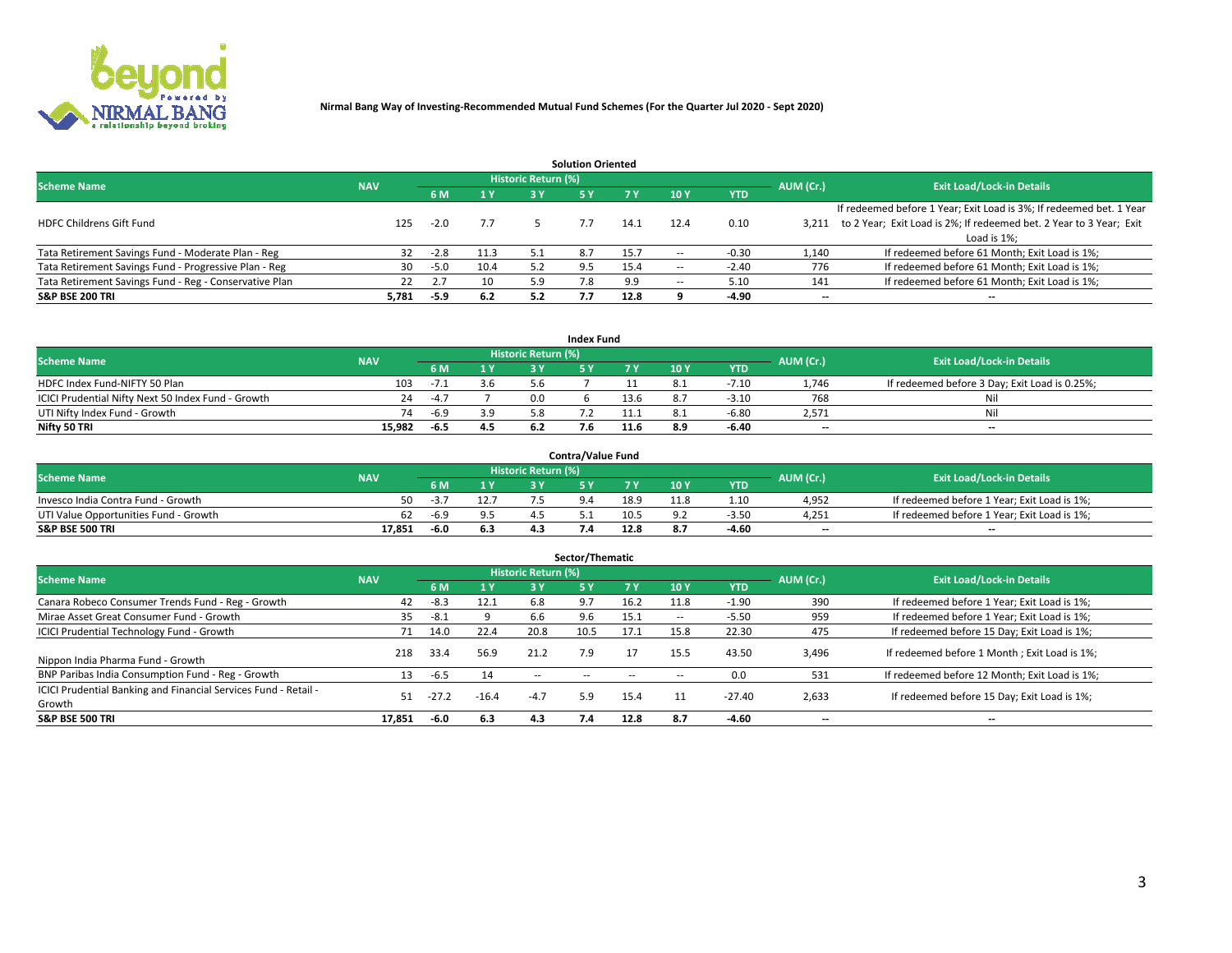

| <b>Dynamic Asset Allocation Funds</b>                   |                                                                                                                 |        |     |     |      |        |            |            |                          |                                                 |  |  |  |  |  |
|---------------------------------------------------------|-----------------------------------------------------------------------------------------------------------------|--------|-----|-----|------|--------|------------|------------|--------------------------|-------------------------------------------------|--|--|--|--|--|
|                                                         | <b>Historic Return (%)</b><br><b>Exit Load/Lock-in Details</b><br><b>Scheme Name</b><br>AUM (Cr.)<br><b>NAV</b> |        |     |     |      |        |            |            |                          |                                                 |  |  |  |  |  |
|                                                         |                                                                                                                 | 6 M    | 1 Y | 3 Y |      |        | 10Y        | <b>YTD</b> |                          |                                                 |  |  |  |  |  |
| ICICI Prudential Balanced Advantage Fund - Reg - Growth | 38                                                                                                              | $-1.7$ | 8.4 | 6.2 |      | 12.3   |            | $-0.60$    | 26,139                   | If redeemed before 1 Year; Exit Load is 1%;     |  |  |  |  |  |
| Invesco India Dynamic Equity Fund - Growth              | 30                                                                                                              | -3.6   | 4.5 | 2.8 | 5.8  | 11.3   | $\alpha$ 1 | $-1.40$    | 757                      | If redeemed before 3 Month; Exit Load is 0.25%; |  |  |  |  |  |
| Nippon India Balanced Advantage Fund - Growth           | 93                                                                                                              | $-2.9$ | 4.7 | 4.4 | b.1  | 12.2   |            | -1.00      | 2,876                    | If redeemed before 12 Month; Exit Load is 1%;   |  |  |  |  |  |
| SBI Dynamic Asset Allocation Fund - Reg - Growth        |                                                                                                                 | $-3.7$ |     | 3.7 | -6.1 | $\sim$ | --         | $-3.80$    | 593                      | If redeemed before 12 Month; Exit Load is 1%;   |  |  |  |  |  |
| NIFTY 50 Hybrid Composite Debt 65:35 Index              | 10,604                                                                                                          | $-0.5$ | 8.7 | 7.9 | 8.6  | 11.4   | 9.2        | 0.40       | $\overline{\phantom{a}}$ | $- -$                                           |  |  |  |  |  |

| <b>Hybrid Aggressive</b>                        |                                                                                                                 |        |            |      |     |            |            |            |        |                                               |  |  |  |  |  |
|-------------------------------------------------|-----------------------------------------------------------------------------------------------------------------|--------|------------|------|-----|------------|------------|------------|--------|-----------------------------------------------|--|--|--|--|--|
|                                                 | <b>Historic Return (%)</b><br><b>Exit Load/Lock-in Details</b><br>AUM (Cr.)<br><b>Scheme Name</b><br><b>NAV</b> |        |            |      |     |            |            |            |        |                                               |  |  |  |  |  |
|                                                 |                                                                                                                 |        | <b>ALV</b> | 2 V  |     |            | <b>10Y</b> | <b>YTD</b> |        |                                               |  |  |  |  |  |
| Canara Robeco Equity Hybrid Fund - Growth       | 173                                                                                                             | -1     | 12.9       |      |     | 14.5       |            | 2.60       | 3,231  | If redeemed before 1 Year; Exit Load is 1%;   |  |  |  |  |  |
| SBI Equity Hybrid Fund - Growth                 | 142                                                                                                             | $-5.6$ | 7.4        |      |     | 14.6       | 10.8       | $-2.40$    | 31,434 | If redeemed before 12 Month; Exit Load is 1%; |  |  |  |  |  |
| Mirae Asset Hybrid - Equity Fund - Reg - Growth |                                                                                                                 | -2.1   |            | -6.1 |     | $\sim$ $-$ | $\sim$     | $-2.00$    | 3,645  | If redeemed before 1 Year; Exit Load is 1%;   |  |  |  |  |  |
| ICICI Prudential Equity & Debt Fund - Growth    | 130                                                                                                             | $-6.5$ | 2.5        |      | 6.9 | 13.3       |            | $-6.80$    | 17,403 | If redeemed before 1 Year; Exit Load is 1%;   |  |  |  |  |  |
| NIFTY 50 Hybrid Composite Debt 65:35 Index      | 10.604                                                                                                          | $-0.5$ | 8.7        | 7.9  | 8.6 |            |            | 0.40       | --     | $- -$                                         |  |  |  |  |  |

| <b>Arbitrage Fund</b>                      |            |                                  |  |     |           |     |     |        |            |        |                                                 |  |  |  |
|--------------------------------------------|------------|----------------------------------|--|-----|-----------|-----|-----|--------|------------|--------|-------------------------------------------------|--|--|--|
| <b>Scheme Name</b>                         | AUM (Cr.)  | <b>Exit Load/Lock-in Details</b> |  |     |           |     |     |        |            |        |                                                 |  |  |  |
|                                            | <b>NAV</b> | LΜ                               |  | 3 M | <b>6M</b> |     |     |        | <b>YTD</b> |        |                                                 |  |  |  |
| IDFC Arbitrage Fund - Reg - Growth         |            | 25<br>2.0                        |  | 1.8 |           | 4.4 |     |        | 3.90       | 7,596  | If redeemed before 1 Month; Exit Load is 0.25%; |  |  |  |
| Kotak Equity Arbitrage Fund - Reg - Growth |            |                                  |  |     |           |     |     |        | 4.60       | 15,364 | If redeemed before 30 Day; Exit Load is 0.25%;  |  |  |  |
| Tata Arbitrage Fund - Reg - Growth         |            | 3.0                              |  |     |           |     | $-$ | $\sim$ | 5.50       | 2,125  | If redeemed before 30 Day; Exit Load is 0.25%;  |  |  |  |
| Nippon India Arbitrage Fund - Growth       |            | 20                               |  |     |           |     |     | : ۵    | 4.60       | 7.576  | If redeemed before 1 Month; Exit Load is 0.25%; |  |  |  |

| Overnight Fund                                      |            |     |     |                     |        |      |            |                 |                          |                                  |  |  |  |  |
|-----------------------------------------------------|------------|-----|-----|---------------------|--------|------|------------|-----------------|--------------------------|----------------------------------|--|--|--|--|
| <b>Scheme Name</b>                                  | <b>NAV</b> |     |     | Historic Return (%) |        |      | <b>YTM</b> | Avg             | AUM (Cr.)                | <b>Exit Load/Lock-in Details</b> |  |  |  |  |
|                                                     |            | 1W  | 2 W | 1 M                 | : M    | 1 Y  |            | <b>Maturity</b> |                          |                                  |  |  |  |  |
| Aditya Birla Sun Life Overnight Fund - Reg - Growth | 1,090      | 3.0 |     | 2.9                 |        |      | 3.24       |                 | 6,538                    | Nil                              |  |  |  |  |
| HDFC Overnight Fund - Growth                        | 2,986      | 3.0 |     |                     | $\sim$ |      | 3.15384    | 0.01            | 13,165                   | Nil                              |  |  |  |  |
| ICICI Prudential Overnight Fund - Reg - Growth      | 109        | 3.0 |     |                     |        |      | 3.26375    | 0.01            | 8,645                    | Nil                              |  |  |  |  |
| Nippon India Overnight Fund - Reg - Growth          | 108        | 3.0 |     |                     | 2.9    | - 4. | 3.09       | $\sim$ $\sim$   | 4,508                    | Nil                              |  |  |  |  |
| Kotak Overnight Fund - Reg - Growth                 | 1,076      | 3.0 |     | 2.9                 |        |      |            | 0.01            | 4,494                    | Nil                              |  |  |  |  |
| <b>CRISIL Liquid Fund Index</b>                     | $- -$      | 4.1 | 4.2 | 3.9                 | 4.3    |      | --         | $- -$           | $\overline{\phantom{a}}$ | $- -$                            |  |  |  |  |

### **Overnight Fund**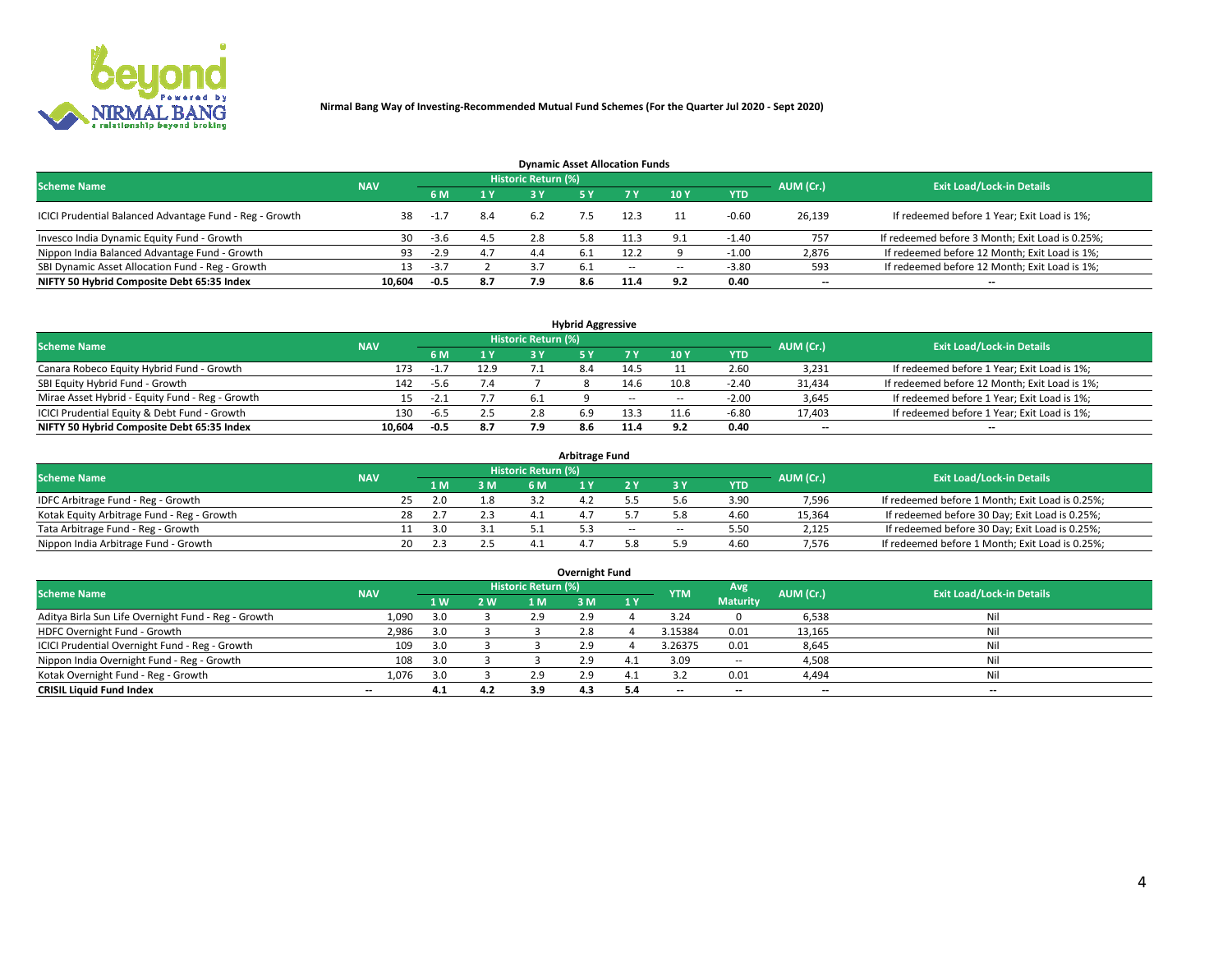

| <b>Liquid Funds</b>                              |            |     |     |                            |     |     |            |                 |                          |                                  |  |  |  |  |
|--------------------------------------------------|------------|-----|-----|----------------------------|-----|-----|------------|-----------------|--------------------------|----------------------------------|--|--|--|--|
| <b>Scheme Name</b>                               | <b>NAV</b> |     |     | <b>Historic Return (%)</b> |     |     | <b>YTM</b> | Avg             | AUM (Cr.)                | <b>Exit Load/Lock-in Details</b> |  |  |  |  |
|                                                  |            | 1 W | 2 W | 1 M                        | ዩ M | 1Y  |            | <b>Maturity</b> |                          |                                  |  |  |  |  |
| Aditya Birla Sun Life Liquid Fund - Reg - Growth | 323        |     | 3.4 | 3.3                        |     |     | 3.63       | 0.10            | 38,375                   | *Ref Footnote                    |  |  |  |  |
| ICICI Prudential Liquid Fund - Reg - Growth      | 297        | 3.4 | 3.4 |                            | 3.8 |     | 3.64078    | 0.11            | 54,835                   | *Ref Footnote                    |  |  |  |  |
| Kotak Liquid Fund - Reg - Growth                 | 4,062      | 3.4 | 3.4 |                            |     |     | 3.49       | 0.10            | 32,611                   | *Ref Footnote                    |  |  |  |  |
| Nippon India Liquid Fund - Growth                | 4,902      | 3.3 | 3.4 |                            |     |     | 3.57       | $\sim$ $-$      | 29,334                   | *Ref Footnote                    |  |  |  |  |
| Mahindra Manulife Liquid Fund - Reg - Growth     | 1,303      | 3.6 | 3.6 | .5.4                       | 3.8 |     |            | 0.10            | 2,032                    | *Ref Footnote                    |  |  |  |  |
| <b>CRISIL Liquid Fund Index</b>                  | $- -$      | 4.1 | 4.2 | 3.9                        | 4.3 | 5.4 | $- -$      | $- -$           | $\overline{\phantom{a}}$ | $\hspace{0.05cm} \cdots$         |  |  |  |  |

| <b>Ultra Short Fund</b>                      |            |     |     |                            |     |        |            |                 |                          |                                  |  |  |  |  |
|----------------------------------------------|------------|-----|-----|----------------------------|-----|--------|------------|-----------------|--------------------------|----------------------------------|--|--|--|--|
| <b>Scheme Name</b>                           | <b>NAV</b> |     |     | <b>Historic Return (%)</b> |     |        | <b>YTM</b> | <b>Avg</b>      | AUM (Cr.)                | <b>Exit Load/Lock-in Details</b> |  |  |  |  |
|                                              |            | 1 M | 3 M | 6 M                        |     | 3 Y    |            | <b>Maturity</b> |                          |                                  |  |  |  |  |
| HDFC Ultra Short Term Fund - Reg - Growth    |            | 4.5 | 8.4 |                            |     | $\sim$ | 4.57101    | 0.58            | 10.760                   | Nil                              |  |  |  |  |
| L&T Ultra Short Term Fund - Growth           | 34         | 2.8 | 6.2 |                            | h h |        |            | 0.45            | 2,095                    | Nil                              |  |  |  |  |
| <b>NIFTY Ultra Short Duration Debt Index</b> | 4,157      | 4.0 | 5.8 |                            | 6.6 |        | $- -$      | $- -$           | $\overline{\phantom{a}}$ | $- -$                            |  |  |  |  |

| <b>Money Market Fund</b>                                |                          |      |     |                     |  |       |                          |                 |                          |                                  |  |  |  |  |
|---------------------------------------------------------|--------------------------|------|-----|---------------------|--|-------|--------------------------|-----------------|--------------------------|----------------------------------|--|--|--|--|
| <b>Scheme Name</b>                                      | <b>NAV</b>               |      |     | Historic Return (%) |  |       | <b>YTM</b>               | Avg             | AUM (Cr.)                | <b>Exit Load/Lock-in Details</b> |  |  |  |  |
|                                                         |                          | 1 M  | 3 M | 6 M                 |  | 3 Y   |                          | <b>Maturity</b> |                          |                                  |  |  |  |  |
| Aditya Birla Sun Life Money Manager Fund - Reg - Growth | 278                      | 3.4  | 8.2 |                     |  | 7.8   | 3.98                     | 0.52            | 9,611                    | Nil                              |  |  |  |  |
| HDFC Money Market Fund - Growth                         | 4.312                    | -3.5 | 8.3 | 8.3                 |  |       | 4.04227                  | 0.53            | 9,713                    | Nil                              |  |  |  |  |
| Tata Money Market Fund - Reg - Growth                   | 3,546                    | 3.6  | 8.1 |                     |  |       | 4.07458                  | 0.48            | 535                      | Nil                              |  |  |  |  |
| <b>CRISIL Liquid Fund Index</b>                         | $\overline{\phantom{a}}$ | 3.9  | 4.3 | 4.9                 |  | $- -$ | $\overline{\phantom{a}}$ | $- -$           | $\overline{\phantom{a}}$ | $- -$                            |  |  |  |  |

|                                       | <b>Short Term Fund</b> |     |      |                     |  |     |            |                 |           |                                  |  |  |  |  |  |
|---------------------------------------|------------------------|-----|------|---------------------|--|-----|------------|-----------------|-----------|----------------------------------|--|--|--|--|--|
| <b>Scheme Name</b>                    | <b>NAV</b>             |     |      | Historic Return (%) |  |     | <b>YTM</b> | Avg'            | AUM (Cr.) | <b>Exit Load/Lock-in Details</b> |  |  |  |  |  |
|                                       |                        | l M | 3 M  |                     |  | 3 Y |            | <b>Maturity</b> |           |                                  |  |  |  |  |  |
| HDFC Short Term Debt Fund - Growth    |                        |     |      | 11.8                |  |     | ′ ⊥.د      | 3.57            | 12.737    | Νıl                              |  |  |  |  |  |
| Nippon India Short Term Fund - Growth | 40                     |     | 13.3 |                     |  |     | 5.86       | $- -$           | 8.291     | Nil                              |  |  |  |  |  |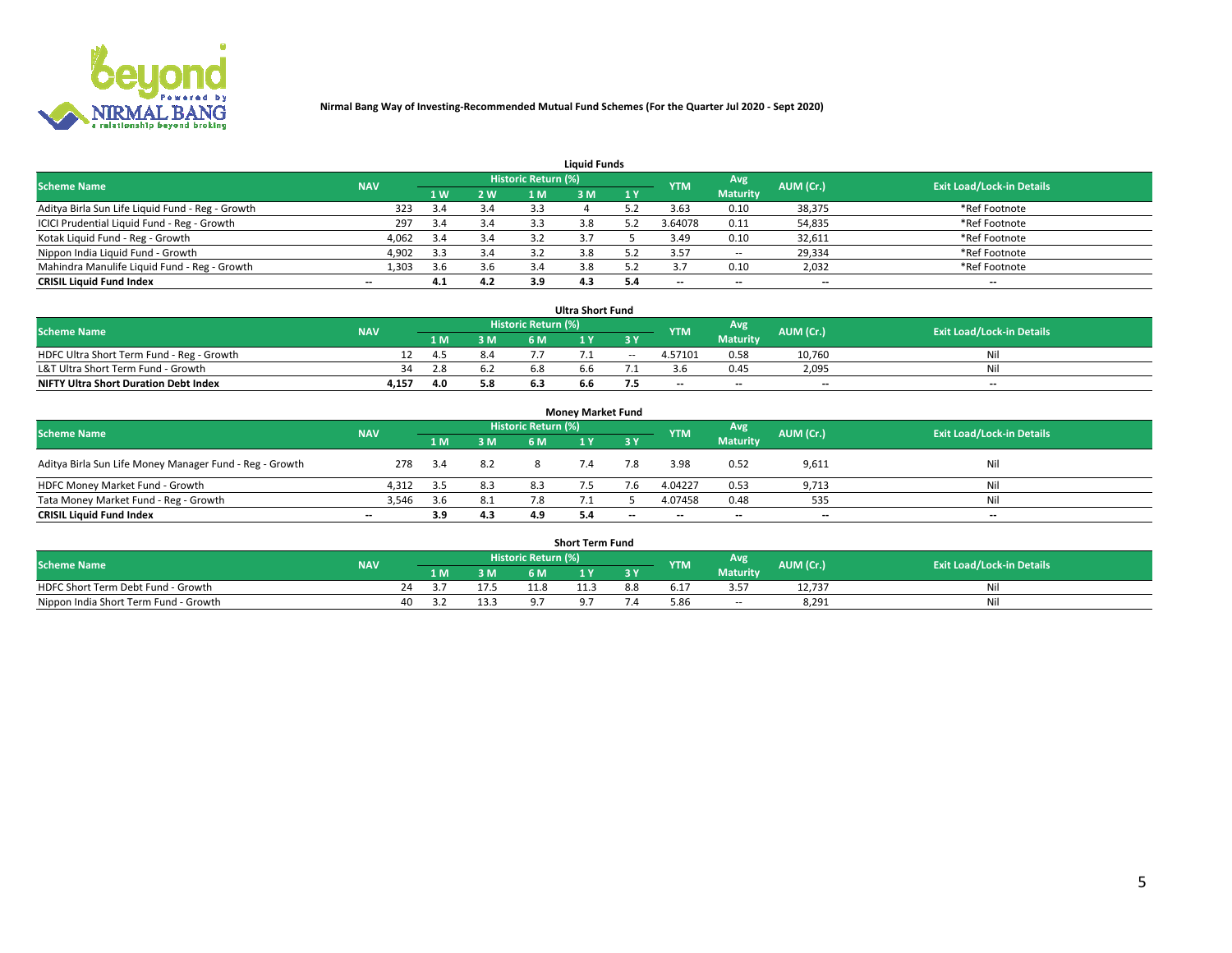

|                                           | <b>Low Duration Fund</b> |      |      |                     |     |     |            |                 |           |                                  |  |  |  |  |  |
|-------------------------------------------|--------------------------|------|------|---------------------|-----|-----|------------|-----------------|-----------|----------------------------------|--|--|--|--|--|
| <b>Scheme Name</b>                        | <b>NAV</b>               |      |      | Historic Return (%) |     |     | <b>YTM</b> | Avg             | AUM (Cr.) | <b>Exit Load/Lock-in Details</b> |  |  |  |  |  |
|                                           |                          | L M. | 3 M  |                     |     | 3 Y |            | <b>Maturity</b> |           |                                  |  |  |  |  |  |
| Axis Treasury Advantage Fund - Growth     | 2.337                    | 4.0  | 10.5 |                     | 8.2 |     | 4.18352    | 0.97            | 6,334     | Nil                              |  |  |  |  |  |
| Canara Robeco Savings Fund - Reg - Growth |                          | -3.1 | 8.6  | 7.6                 |     |     | 3.98       | 1.02            | 1,200     | Nil                              |  |  |  |  |  |
| IDFC Low Duration Fund - Reg - Growth     | 30                       | 3 h  |      |                     |     |     | 4.01       | 1.01            | 5,326     | Nil                              |  |  |  |  |  |

| <b>Banking &amp; PSU Bond Funds</b>                 |            |     |     |      |                     |      |                               |            |                 |           |                                  |  |  |  |
|-----------------------------------------------------|------------|-----|-----|------|---------------------|------|-------------------------------|------------|-----------------|-----------|----------------------------------|--|--|--|
| <b>Scheme Name</b>                                  | <b>NAV</b> |     |     |      | Historic Return (%) |      |                               | <b>YTM</b> | Avg             | AUM (Cr.) | <b>Exit Load/Lock-in Details</b> |  |  |  |
|                                                     |            |     | 1 M | 3 M  | 6 M                 |      | $\overline{3}$ $\overline{V}$ |            | <b>Maturity</b> |           |                                  |  |  |  |
| HDFC Banking and PSU Debt Fund - Reg - Growth       |            |     | 3.8 | 16.4 | 10.6                | 10.9 | 8.3                           | 6.05       | 3.44            | 7,544     | Ni                               |  |  |  |
| Kotak Banking and PSU Debt Fund - Reg - Growth      |            | 49. |     | 15.6 | 10.9                | 10.9 |                               |            | 4.37            | 7,830     | Ni                               |  |  |  |
| Nippon India Banking & PSU Debt Fund - Reg - Growth |            | 16  |     | 14.8 |                     |      |                               |            | --              | 5.425     | Ni                               |  |  |  |

| <b>Corporate Bond Funds</b>                         |            |      |      |                            |  |  |            |          |           |                                                |  |  |  |  |
|-----------------------------------------------------|------------|------|------|----------------------------|--|--|------------|----------|-----------|------------------------------------------------|--|--|--|--|
| <b>Scheme Name</b>                                  | <b>NAV</b> |      |      | <b>Historic Return (%)</b> |  |  | <b>YTM</b> | Avg      | AUM (Cr.) | <b>Exit Load/Lock-in Details</b>               |  |  |  |  |
|                                                     |            |      | 3 M  | 6 M.                       |  |  |            | Maturity |           |                                                |  |  |  |  |
| ICICI Prudential Corporate Bond Fund - Reg - Growth |            | 3.0  | 16.3 |                            |  |  | .16798     | 3.64     | 17.389    | Nil                                            |  |  |  |  |
| L&T Triple Ace Bond Fund - Reg - Growth             |            | -6.⊥ | 17.2 | 13.6                       |  |  | 6.31       | 8.02     | 4,580     | If redeemed before 3 Month; Exit Load is 0.5%; |  |  |  |  |
| Kotak Corporate Bond Fund - Std - Growth            | 2.819      |      | 14.6 | 10.4                       |  |  |            | 2.11     | 5,267     | Nil                                            |  |  |  |  |

| <b>Credit Risk Fund</b>                    |            |    |     |      |                            |      |           |            |                 |           |                                                                       |  |  |  |
|--------------------------------------------|------------|----|-----|------|----------------------------|------|-----------|------------|-----------------|-----------|-----------------------------------------------------------------------|--|--|--|
| <b>Scheme Name</b>                         | <b>NAV</b> |    |     |      | <b>Historic Return (%)</b> |      |           | <b>YTM</b> | Avg             | AUM (Cr.) | <b>Exit Load/Lock-in Details</b>                                      |  |  |  |
|                                            |            |    | 1 M | 3 M  | 6 M                        |      | <b>3Y</b> |            | <b>Maturity</b> |           |                                                                       |  |  |  |
| ICICI Prudential Credit Risk Fund - Growth |            | 23 | 9.8 | 16   | 8.3                        | 10.2 | 7.9       | 8.92694    | 3.02            | 6,556     | If redeemed before 1 Year; Exit Load is 1%;                           |  |  |  |
| HDFC Credit Risk Debt Fund - Reg - Growth  |            |    | 9.4 | 19.4 |                            |      |           | 9.81358    | 3.07            | 6,258     | If redeemed before 12 Month; Exit Load is 1%; If redeemed bet. 12     |  |  |  |
|                                            |            |    |     |      |                            |      |           |            |                 |           | Month to 18 Month; Exit Load is 0.5%;                                 |  |  |  |
|                                            |            |    |     |      |                            |      |           |            |                 |           | If redeemed before 12 Month; Exit Load is 3%; If redeemed bet. 12     |  |  |  |
| SBI Credit Risk Fund - Growth              |            |    | 4.b |      |                            |      | b.b       | 8.33       | $\sim$ $-$      |           | 3,848 Month to 24 Month; Exit Load is 1.5%; If redeemed bet. 24 Month |  |  |  |
|                                            |            |    |     |      |                            |      |           |            |                 |           | to 36 Month; Exit Load is 0.75%;                                      |  |  |  |

| <b>Floater Fund</b>                      |            |    |     |     |                            |     |     |            |                 |            |                                  |
|------------------------------------------|------------|----|-----|-----|----------------------------|-----|-----|------------|-----------------|------------|----------------------------------|
| <b>Scheme Name</b>                       | <b>NAV</b> |    |     |     | <b>Historic Return (%)</b> |     |     | <b>YTM</b> | Avg             | AUM (Cr.). | <b>Exit Load/Lock-in Details</b> |
|                                          |            |    | 1 M | 3 M | 6 M'                       | i v | n c |            | <b>Maturity</b> |            |                                  |
| Nippon India Floating Rate Fund - Growth |            | ≺Δ |     |     |                            |     |     | 5.65       | $\sim$ $-$      | 13,568     | Νı                               |